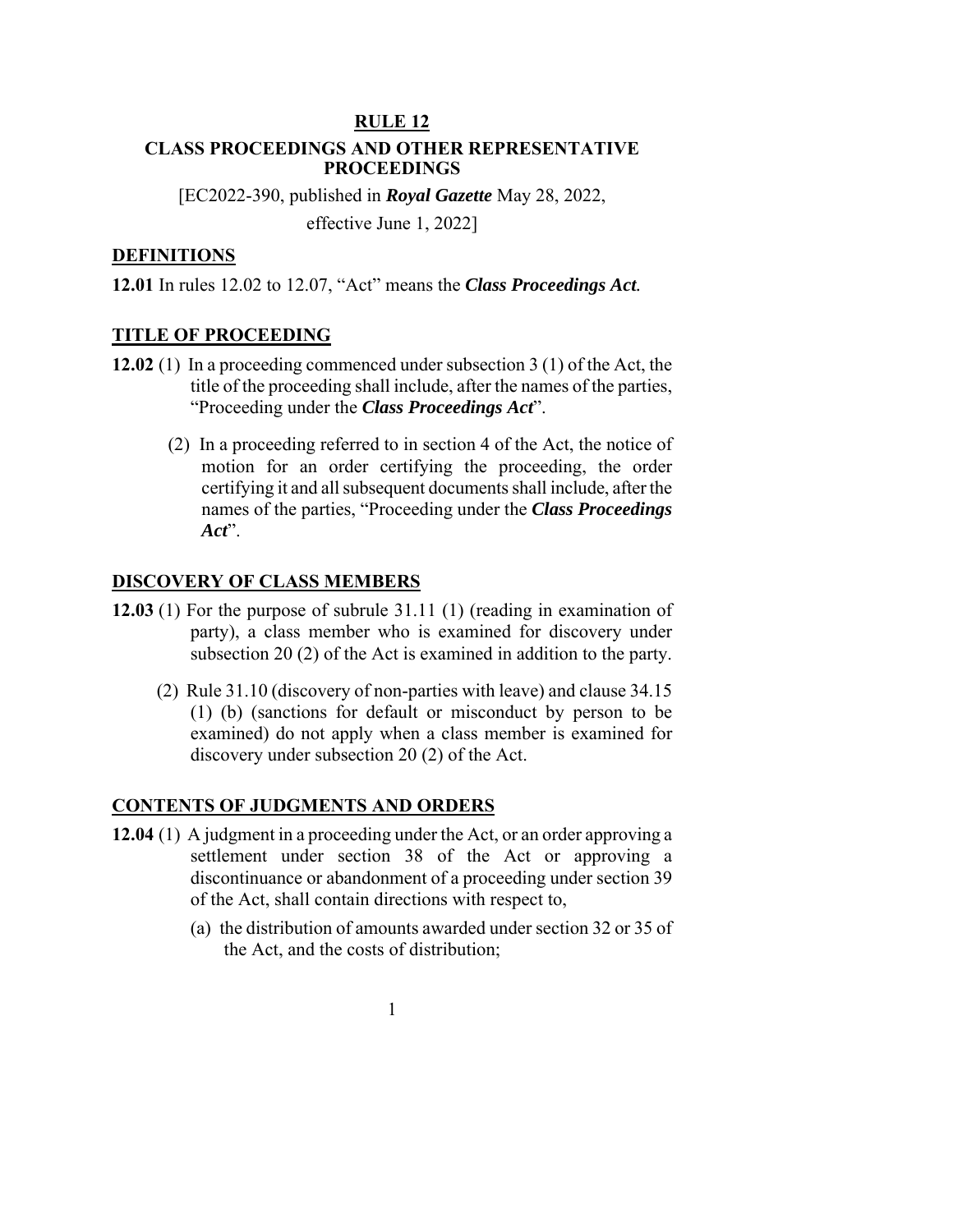- (b) the payment of amounts owing under an enforceable agreement made under section 44 of the Act between a lawyer and a representative party; and
- (c) the payment of the costs of the proceeding.
- (2) An order certifying two or more proceedings as a class proceeding under section 4 of the Act or decertifying a class proceeding under section 13 of the Act shall contain directions with respect to pleadings and other procedural matters.

## **PROCEEDING AGAINST REPRESENTATIVE DEFENDANT**

**12.05** Where numerous persons have the same interest, one or more of them may defend a proceeding on behalf or for the benefit of all, or may be authorized by the court to do so.

# **PROCEEDING BY UNINCORPORATED ASSOCIATION OR TRADE UNION**

**12.06** Where numerous persons are members of an unincorporated association or trade union and a proceeding under the Act would be an unduly expensive or inconvenient means for determining their claims, one or more of them may be authorized by the court to bring a proceeding on behalf of or for the benefit of all.

## **CLASS ACTION DATABASE**

- **12.07** Every party who commences a class proceeding under the Act shall within 10 days of service or filing submit to the Canadian Bar Association National Class Actions Database
	- (a) a completed registration, in the form provided by the Canadian Bar Association,
	- (b) a copy of their originating process,
	- (c) a copy of their motion for certification (not including affidavits in support), and
	- (d) a copy of any amendment to the foregoing,

and shall forthwith serve and file confirmation of fulfillment of this requirement.